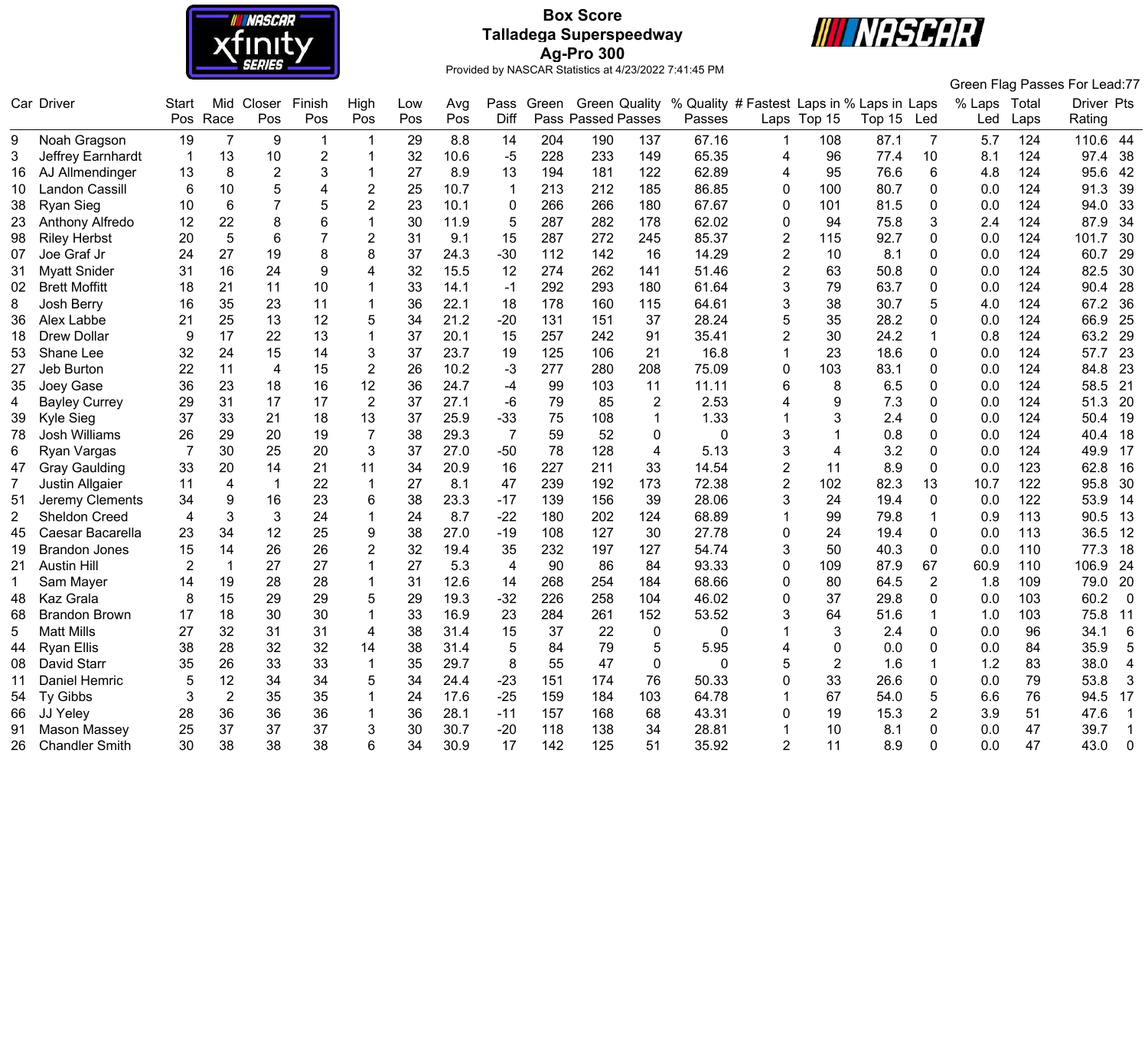

### **Average Running Position Talladega Superspeedway Ag-Pro 300**



| Rank Car |                | <b>Driver</b>         | Team                                        | Finish Pos.    | Average Pos |
|----------|----------------|-----------------------|---------------------------------------------|----------------|-------------|
| 1        | 21             | <b>Austin Hill</b>    | <b>Bennett Transportation and Logistics</b> | 27             | 5.34        |
| 2        | $\overline{7}$ | Justin Allgaier       | Fight Hunger Spark Change                   | 22             | 8.12        |
| 3        | $\overline{2}$ | Sheldon Creed         | Whelen                                      | 24             | 8.71        |
| 4        | 9              | Noah Gragson          | Bass Pro Shops TrueTimber BRCC              | 1              | 8.80        |
| 5        | 16             | AJ Allmendinger       | <b>Nutrien Ag Solutions</b>                 | 3              | 8.88        |
| 6        | 98             | <b>Riley Herbst</b>   | <b>Monster Energy</b>                       | $\overline{7}$ | 9.11        |
| 7        | 38             | <b>Ryan Sieg</b>      | A-Game                                      | 5              | 10.09       |
| 8        | 27             | Jeb Burton            | <b>Rocky Boots</b>                          | 15             | 10.16       |
| 9        | $\mathbf{3}$   | Jeffrey Earnhardt     | ForeverLawn                                 | $\overline{c}$ | 10.64       |
| 10       | 10             | Landon Cassill        | Voyager Crypto Debit Card                   | 4              | 10.70       |
| 11       | 23             | Anthony Alfredo       | Dude Wipes                                  | 6              | 11.94       |
| 12       | $\mathbf{1}$   | Sam Mayer             | <b>Accelerate Pros Talent</b>               | 28             | 12.58       |
| 13       | 02             | <b>Brett Moffitt</b>  | Home Town Lenders                           | 10             | 14.11       |
| 14       | 31             | <b>Myatt Snider</b>   | TaxSlayer                                   | 9              | 15.46       |
| 15       | 68             | <b>Brandon Brown</b>  | <b>Trade The Chain</b>                      | 30             | 16.89       |
| 16       | 54             | Ty Gibbs              | Monster Energy                              | 35             | 17.55       |
| 17       | 48             | Kaz Grala             | <b>Big Machine Spiked Coolers</b>           | 29             | 19.27       |
| 18       | 19             | <b>Brandon Jones</b>  | Menards \ Atlas                             | 26             | 19.44       |
| 19       | 18             | <b>Drew Dollar</b>    | Lynx Capital                                | 13             | 20.07       |
| 20       | 47             | <b>Gray Gaulding</b>  | SafeHedge                                   | 21             | 20.94       |
| 21       | 36             | Alex Labbe            | <b>Larue Industrial Snow Blowers</b>        | 12             | 21.22       |
| 22       | 8              | Josh Berry            | <b>PUBG MOBILE</b>                          | 11             | 22.07       |
| 23       | 51             | Jeremy Clements       | One Stop / ASE                              | 23             | 23.34       |
| 24       | 53             | Shane Lee             | Kitty Kat Coin                              | 14             | 23.74       |
| 25       | 07             | Joe Graf Jr           | <b>Bucked Up Energy Drink</b>               | 8              | 24.27       |
| 26       | 11             | Daniel Hemric         | Cirkul - Water Your Way                     | 34             | 24.44       |
| 27       | 35             | Joey Gase             | Kitty Kat Coin                              | 16             | 24.73       |
| 28       | 39             | Kyle Sieg             | TA Services/ C2 Freight                     | 18             | 25.92       |
| 29       | 45             | Caesar Bacarella      | <b>Lilly Finance</b>                        | 25             | 26.96       |
| 30       | 6              | Ryan Vargas           | Hempvana Maximum Strength Pain Relief Cream | 20             | 27.01       |
| 31       | 4              | <b>Bayley Currey</b>  | Habana Brisa                                | 17             | 27.06       |
| 32       | 66             | JJ Yeley              | RHS USA / Coble Enterprises                 | 36             | 28.11       |
| 33       | 78             | Josh Williams         | <b>Alloy Employer Servies</b>               | 19             | 29.28       |
| 34       | 08             | David Starr           | <b>TicketSmarter/Special Report</b>         | 33             | 29.66       |
| 35       | 91             | Mason Massey          | <b>Anderson Power Services</b>              | 37             | 30.65       |
| 36       | 26             | <b>Chandler Smith</b> | ChargeMe / VITAL                            | 38             | 30.89       |
| 37       | $\sqrt{5}$     | <b>Matt Mills</b>     | J.F. Electric                               | 31             | 31.42       |
| 38       | 44             | <b>Ryan Ellis</b>     | <b>Heartbeat Hot Sauce</b>                  | 32             | 31.43       |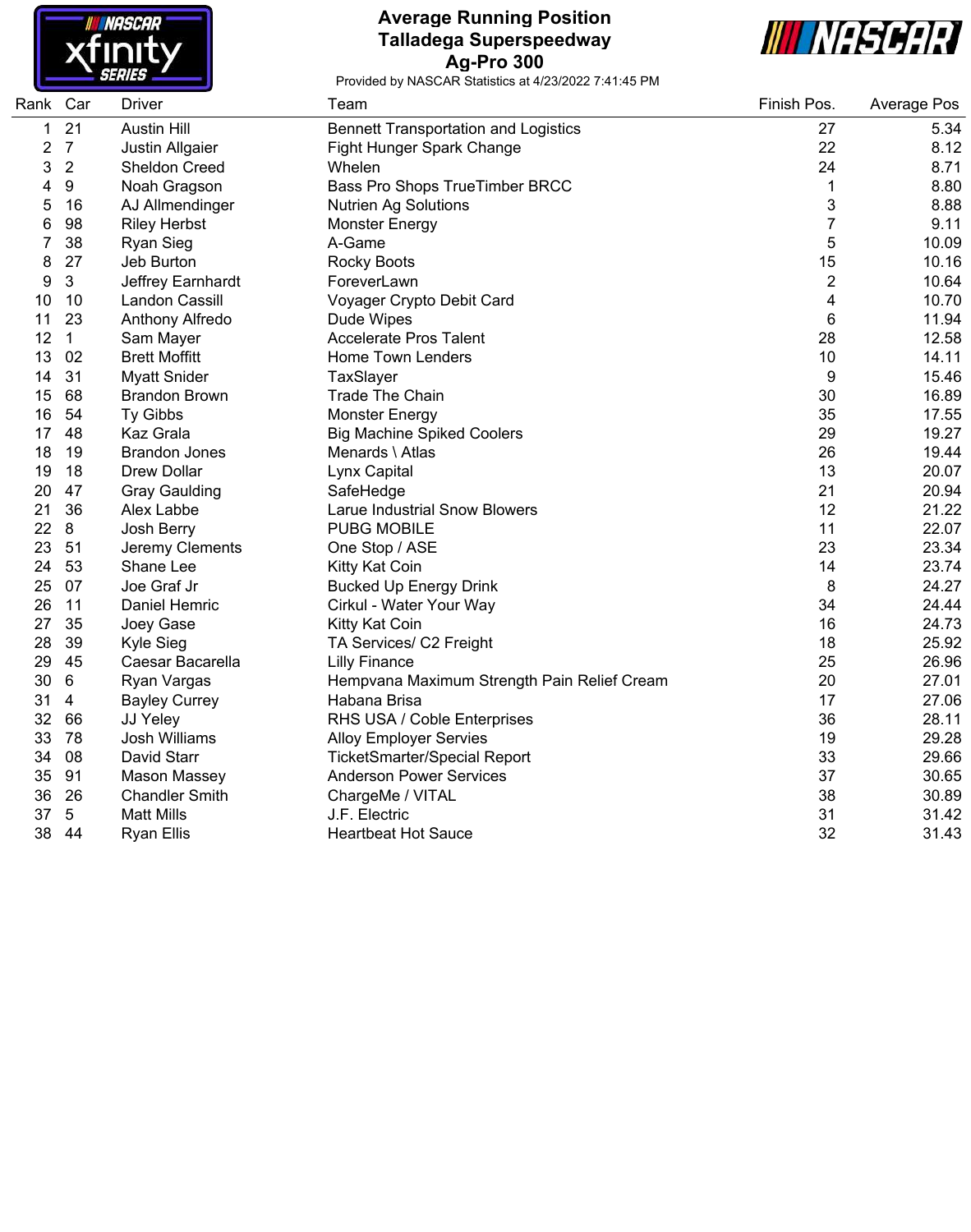

# **Closers Talladega Superspeedway Ag-Pro 300**



| Rank Car       |                | Driver                | Team                                        | Closing Pos.   | Finish Pos. | Gained         |
|----------------|----------------|-----------------------|---------------------------------------------|----------------|-------------|----------------|
| 1              | 31             | <b>Myatt Snider</b>   | TaxSlayer                                   | 24             | 9           | 15             |
| $\overline{c}$ | 8              | Josh Berry            | <b>PUBG MOBILE</b>                          | 23             | 11          | 12             |
| 3              | 07             | Joe Graf Jr           | <b>Bucked Up Energy Drink</b>               | 19             | 8           | 11             |
| 4              | 18             | <b>Drew Dollar</b>    | Lynx Capital                                | 22             | 13          | 9              |
| 5              | 9              | Noah Gragson          | Bass Pro Shops TrueTimber BRCC              | 9              | 1           | 8              |
| 6              | 3              | Jeffrey Earnhardt     | ForeverLawn                                 | 10             | 2           | 8              |
| 7              | 6              | Ryan Vargas           | Hempvana Maximum Strength Pain Relief       | 25             | 20          | 5              |
| 8              | 39             | Kyle Sieg             | TA Services/ C2 Freight                     | 21             | 18          | 3              |
| 9              | 38             | <b>Ryan Sieg</b>      | A-Game                                      | $\overline{7}$ | 5           | $\overline{2}$ |
| 10             | 23             | Anthony Alfredo       | Dude Wipes                                  | 8              | 6           | $\overline{2}$ |
| 11             | 35             | Joey Gase             | Kitty Kat Coin                              | 18             | 16          | 2              |
| 12             | 10             | Landon Cassill        | Voyager Crypto Debit Card                   | 5              | 4           | 1              |
| 13             | 02             | <b>Brett Moffitt</b>  | <b>Home Town Lenders</b>                    | 11             | 10          | 1              |
| 14             | 36             | Alex Labbe            | <b>Larue Industrial Snow Blowers</b>        | 13             | 12          | 1              |
| 15             | 53             | Shane Lee             | Kitty Kat Coin                              | 15             | 14          | 1              |
| 16             | 78             | Josh Williams         | <b>Alloy Employer Servies</b>               | 20             | 19          | 1              |
| 17             | $\overline{4}$ | <b>Bayley Currey</b>  | Habana Brisa                                | 17             | 17          | 0              |
| 18             | 19             | <b>Brandon Jones</b>  | Menards \ Atlas                             | 26             | 26          | 0              |
| 19             | 21             | <b>Austin Hill</b>    | <b>Bennett Transportation and Logistics</b> | 27             | 27          | 0              |
| 20             | $\mathbf{1}$   | Sam Mayer             | <b>Accelerate Pros Talent</b>               | 28             | 28          | 0              |
| 21             | 48             | Kaz Grala             | <b>Big Machine Spiked Coolers</b>           | 29             | 29          | 0              |
| 22             | 68             | <b>Brandon Brown</b>  | <b>Trade The Chain</b>                      | 30             | 30          | 0              |
| 23             | 5              | <b>Matt Mills</b>     | J.F. Electric                               | 31             | 31          | 0              |
| 24             | 44             | <b>Ryan Ellis</b>     | <b>Heartbeat Hot Sauce</b>                  | 32             | 32          | 0              |
| 25             | 08             | David Starr           | <b>TicketSmarter/Special Report</b>         | 33             | 33          | 0              |
| 26             | 11             | Daniel Hemric         | Cirkul - Water Your Way                     | 34             | 34          | 0              |
| 27             | 54             | Ty Gibbs              | <b>Monster Energy</b>                       | 35             | 35          | 0              |
| 28             | 66             | JJ Yeley              | RHS USA / Coble Enterprises                 | 36             | 36          | 0              |
| 29             | 91             | <b>Mason Massey</b>   | <b>Anderson Power Services</b>              | 37             | 37          | 0              |
| 30             | 26             | <b>Chandler Smith</b> | ChargeMe / VITAL                            | 38             | 38          | 0              |
| 31             | 16             | AJ Allmendinger       | <b>Nutrien Ag Solutions</b>                 | $\overline{2}$ | 3           | $-1$           |
| 32             | 98             | <b>Riley Herbst</b>   | <b>Monster Energy</b>                       | 6              | 7           | $-1$           |
| 33             | 47             | <b>Gray Gaulding</b>  | SafeHedge                                   | 14             | 21          | $-7$           |
| 34             | 51             | Jeremy Clements       | One Stop / ASE                              | 16             | 23          | $-7$           |
| 35             | 27             | Jeb Burton            | <b>Rocky Boots</b>                          | 4              | 15          | $-11$          |
| 36             | 45             | Caesar Bacarella      | <b>Lilly Finance</b>                        | 12             | 25          | $-13$          |
| 37             | $\overline{7}$ | Justin Allgaier       | Fight Hunger Spark Change                   | 1              | 22          | $-21$          |
| 38             | $\overline{2}$ | <b>Sheldon Creed</b>  | Whelen                                      | 3              | 24          | $-21$          |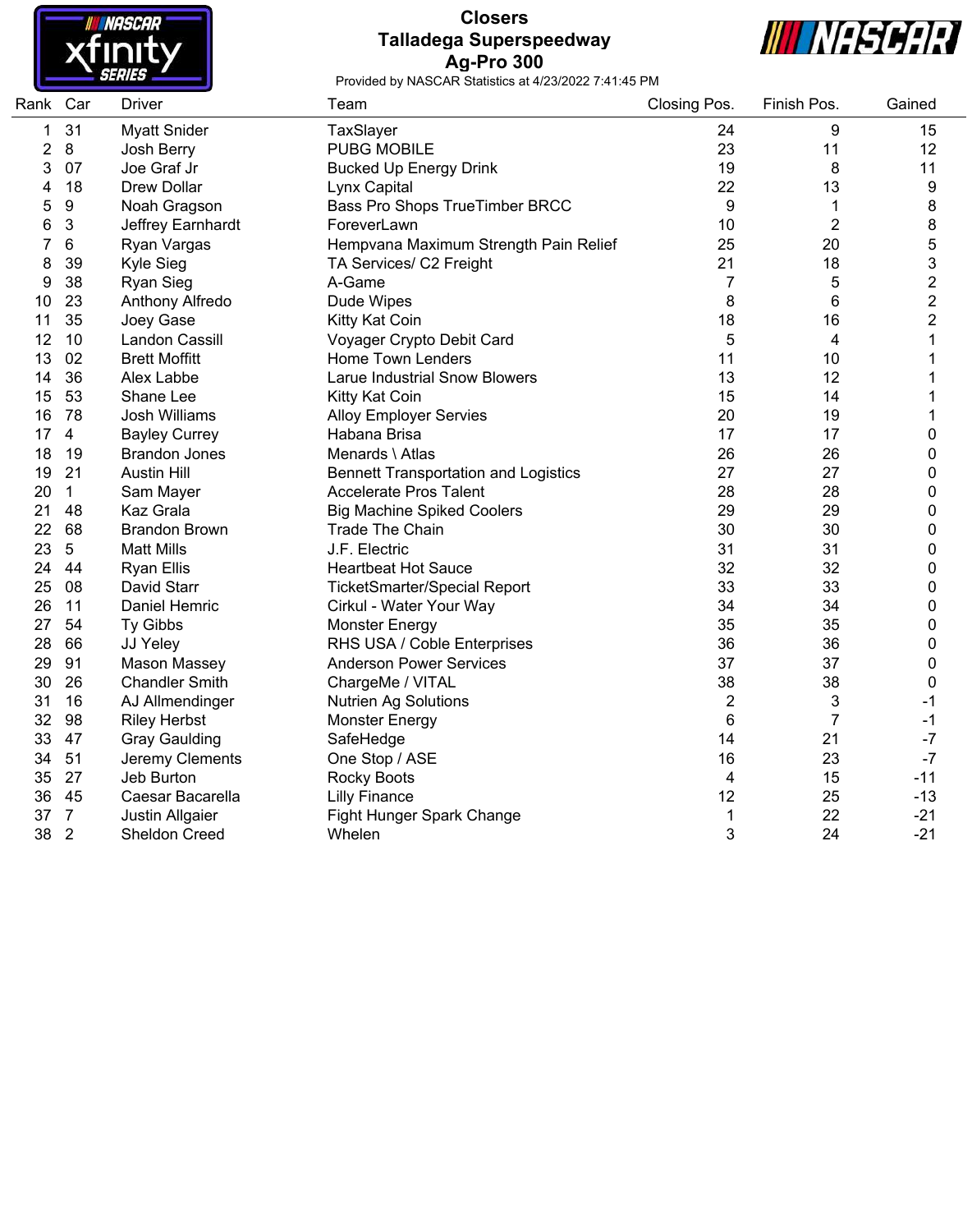

# **Driver Rating Talladega Superspeedway Ag-Pro 300**



| Rank Car |                | <b>Driver</b>         | Team                                        | Finish Pos.    | <b>Driver Rating</b> |
|----------|----------------|-----------------------|---------------------------------------------|----------------|----------------------|
| 1        | 9              | Noah Gragson          | Bass Pro Shops TrueTimber BRCC              | 1              | 110.6                |
| 2        | 21             | <b>Austin Hill</b>    | <b>Bennett Transportation and Logistics</b> | 27             | 106.9                |
| 3        | 98             | <b>Riley Herbst</b>   | Monster Energy                              | $\overline{7}$ | 101.7                |
| 4        | $\sqrt{3}$     | Jeffrey Earnhardt     | ForeverLawn                                 | $\overline{2}$ | 97.4                 |
| 5        | $\overline{7}$ | Justin Allgaier       | Fight Hunger Spark Change                   | 22             | 95.8                 |
| 6        | 16             | AJ Allmendinger       | <b>Nutrien Ag Solutions</b>                 | 3              | 95.6                 |
|          | 54             | Ty Gibbs              | <b>Monster Energy</b>                       | 35             | 94.5                 |
| 8        | 38             | <b>Ryan Sieg</b>      | A-Game                                      | 5              | 94.0                 |
| 9        | 10             | Landon Cassill        | Voyager Crypto Debit Card                   | 4              | 91.3                 |
| 10       | $\overline{2}$ | Sheldon Creed         | Whelen                                      | 24             | 90.5                 |
| 11       | 02             | <b>Brett Moffitt</b>  | <b>Home Town Lenders</b>                    | 10             | 90.4                 |
| 12       | 23             | Anthony Alfredo       | Dude Wipes                                  | 6              | 87.9                 |
| 13       | 27             | Jeb Burton            | Rocky Boots                                 | 15             | 84.8                 |
| 14       | 31             | <b>Myatt Snider</b>   | TaxSlayer                                   | 9              | 82.5                 |
| 15       | $\mathbf{1}$   | Sam Mayer             | <b>Accelerate Pros Talent</b>               | 28             | 79.0                 |
| 16       | 19             | <b>Brandon Jones</b>  | Menards \ Atlas                             | 26             | 77.3                 |
| 17       | 68             | <b>Brandon Brown</b>  | <b>Trade The Chain</b>                      | 30             | 75.8                 |
| 18       | 8              | Josh Berry            | <b>PUBG MOBILE</b>                          | 11             | 67.2                 |
| 19       | 36             | Alex Labbe            | <b>Larue Industrial Snow Blowers</b>        | 12             | 66.9                 |
| 20       | 18             | Drew Dollar           | Lynx Capital                                | 13             | 63.2                 |
| 21       | 47             | <b>Gray Gaulding</b>  | SafeHedge                                   | 21             | 62.8                 |
| 22       | 07             | Joe Graf Jr           | <b>Bucked Up Energy Drink</b>               | 8              | 60.7                 |
| 23       | 48             | Kaz Grala             | <b>Big Machine Spiked Coolers</b>           | 29             | 60.2                 |
| 24       | 35             | Joey Gase             | Kitty Kat Coin                              | 16             | 58.5                 |
| 25       | 53             | Shane Lee             | Kitty Kat Coin                              | 14             | 57.7                 |
| 26       | 51             | Jeremy Clements       | One Stop / ASE                              | 23             | 53.9                 |
| 27       | 11             | Daniel Hemric         | Cirkul - Water Your Way                     | 34             | 53.8                 |
| 28       | $\overline{4}$ | <b>Bayley Currey</b>  | Habana Brisa                                | 17             | 51.3                 |
| 29       | 39             | Kyle Sieg             | TA Services/ C2 Freight                     | 18             | 50.4                 |
| 30       | 6              | Ryan Vargas           | Hempvana Maximum Strength Pain Relief Cream | 20             | 49.9                 |
| 31       | 66             | JJ Yeley              | RHS USA / Coble Enterprises                 | 36             | 47.6                 |
| 32       | 26             | <b>Chandler Smith</b> | ChargeMe / VITAL                            | 38             | 43.0                 |
| 33       | 78             | Josh Williams         | <b>Alloy Employer Servies</b>               | 19             | 40.4                 |
| 34       | 91             | Mason Massey          | <b>Anderson Power Services</b>              | 37             | 39.7                 |
| 35       | 08             | David Starr           | <b>TicketSmarter/Special Report</b>         | 33             | 38.0                 |
| 36       | 45             | Caesar Bacarella      | <b>Lilly Finance</b>                        | 25             | 36.5                 |
| 37       | 44             | <b>Ryan Ellis</b>     | <b>Heartbeat Hot Sauce</b>                  | 32             | 35.9                 |
| 38       | $\overline{5}$ | <b>Matt Mills</b>     | J.F. Electric                               | 31             | 34.1                 |
|          |                |                       |                                             |                |                      |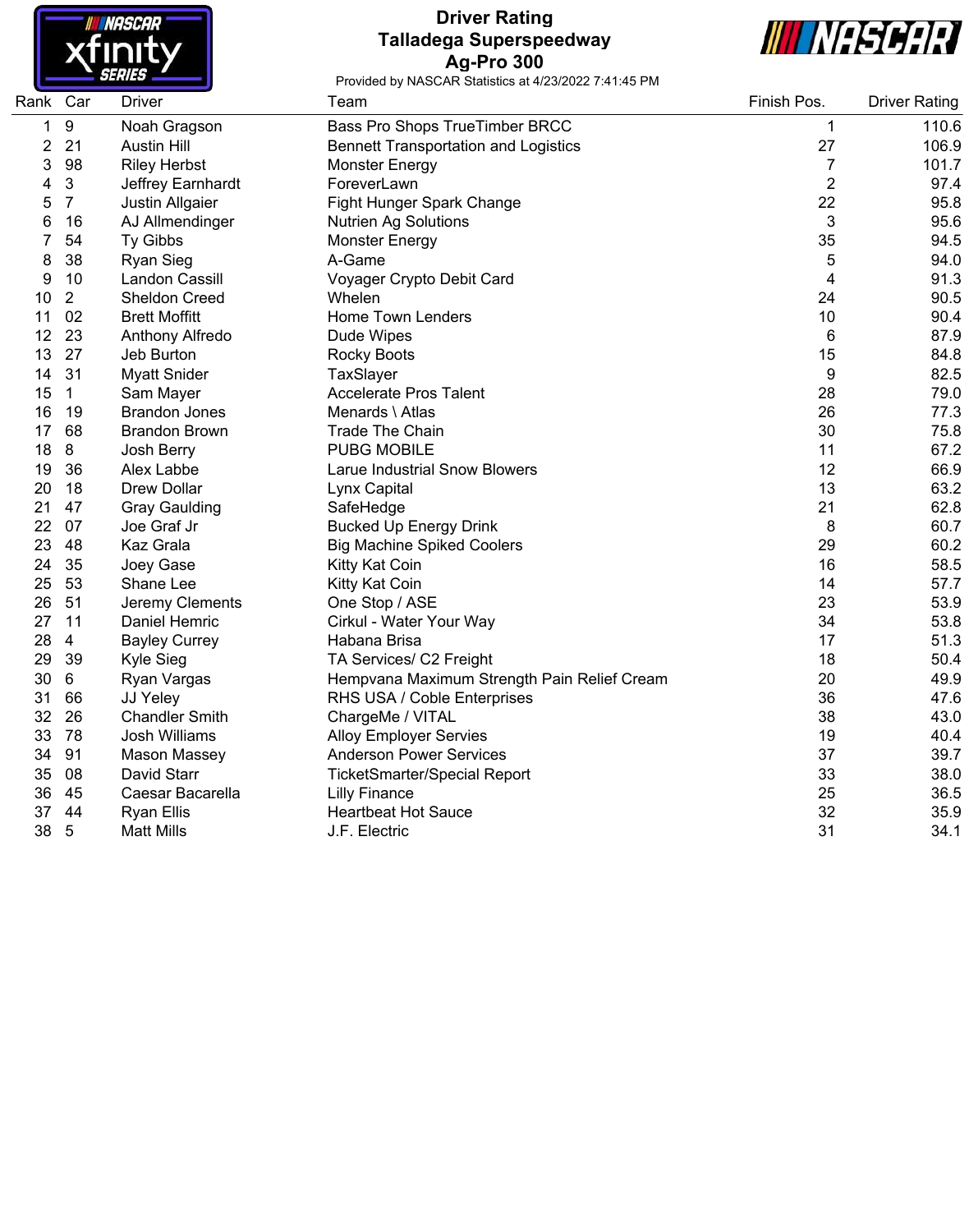

# **Fastest Drivers Early In A Run Talladega Superspeedway Ag-Pro 300**



| Rank Car |    | <b>Driver</b>        | Team                                  | Laps | Finish Pos. | Speed   |
|----------|----|----------------------|---------------------------------------|------|-------------|---------|
|          | 35 | Joey Gase            | Kitty Kat Coin                        | 124  | 16          | 187.447 |
| 2        | 98 | <b>Riley Herbst</b>  | Monster Energy                        | 124  |             | 187.388 |
| 3        | 16 | AJ Allmendinger      | <b>Nutrien Ag Solutions</b>           | 124  | 3           | 187.362 |
| 4        | 3  | Jeffrey Earnhardt    | ForeverLawn                           | 124  | 2           | 187.298 |
| 5        | 10 | Landon Cassill       | Voyager Crypto Debit Card             | 124  | 4           | 187.294 |
| 6        | 27 | Jeb Burton           | Rocky Boots                           | 124  | 15          | 187.259 |
|          | 38 | Ryan Sieg            | A-Game                                | 124  | 5           | 187.243 |
| 8        | 23 | Anthony Alfredo      | Dude Wipes                            | 124  | 6           | 187.216 |
| 9        | 02 | <b>Brett Moffitt</b> | Home Town Lenders                     | 124  | 10          | 187.208 |
| 10       | 47 | <b>Gray Gaulding</b> | SafeHedge                             | 123  | 21          | 187.191 |
| 11       | 36 | Alex Labbe           | Larue Industrial Snow Blowers         | 124  | 12          | 187.183 |
| 12       | 9  | Noah Gragson         | <b>Bass Pro Shops TrueTimber BRCC</b> | 124  |             | 187.179 |
| 13       | 4  | <b>Bayley Currey</b> | Habana Brisa                          | 124  | 17          | 187.177 |
| 14       | 7  | Justin Allgaier      | Fight Hunger Spark Change             | 122  | 22          | 187.155 |
| 15       | 31 | <b>Myatt Snider</b>  | TaxSlayer                             | 124  | 9           | 187.116 |
| 16       | 07 | Joe Graf Jr          | <b>Bucked Up Energy Drink</b>         | 124  | 8           | 187.094 |
| 17       | 51 | Jeremy Clements      | One Stop / ASE                        | 122  | 23          | 186.546 |
| 18       | 6  | Ryan Vargas          | Hempvana Maximum Strength Pain Relief | 124  | 20          | 186.395 |
| 19       | 53 | Shane Lee            | Kitty Kat Coin                        | 124  | 14          | 186.316 |
| 20       | 39 | Kyle Sieg            | TA Services/ C2 Freight               | 124  | 18          | 186.195 |
| 21       | 18 | Drew Dollar          | Lynx Capital                          | 124  | 13          | 186.172 |
| 22       | 8  | Josh Berry           | <b>PUBG MOBILE</b>                    | 124  | 11          | 185.386 |
| 23       | 78 | <b>Josh Williams</b> | <b>Alloy Employer Servies</b>         | 124  | 19          | 183.972 |
|          |    |                      |                                       |      |             |         |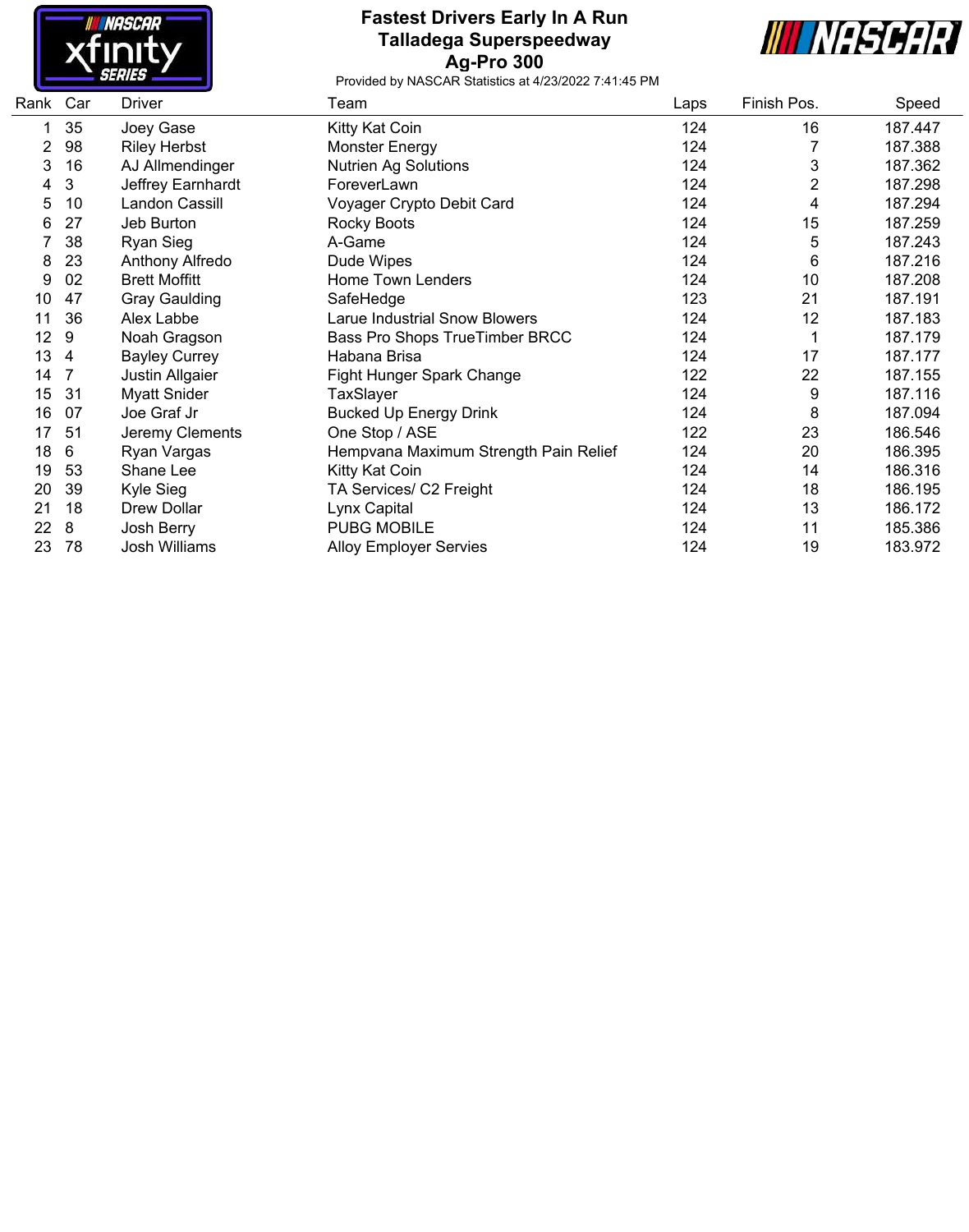

# **Fastest Drivers Late In A Run Talladega Superspeedway Ag-Pro 300**



| Rank Car |    | Driver               | Team                                  | Laps | Finish Pos.    | Speed   |
|----------|----|----------------------|---------------------------------------|------|----------------|---------|
| 1        | 7  | Justin Allgaier      | Fight Hunger Spark Change             | 122  | 22             | 186.707 |
| 2        | 98 | <b>Riley Herbst</b>  | <b>Monster Energy</b>                 | 124  | 7              | 186.580 |
| 3        | 27 | Jeb Burton           | Rocky Boots                           | 124  | 15             | 186.514 |
| 4        | 16 | AJ Allmendinger      | <b>Nutrien Ag Solutions</b>           | 124  | 3              | 186.499 |
| 5        | 02 | <b>Brett Moffitt</b> | Home Town Lenders                     | 124  | 10             | 186.421 |
| 6        | 38 | Ryan Sieg            | A-Game                                | 124  | 5              | 186.384 |
|          | 3  | Jeffrey Earnhardt    | ForeverLawn                           | 124  | $\overline{2}$ | 186.366 |
| 8        | 10 | Landon Cassill       | Voyager Crypto Debit Card             | 124  | 4              | 186.286 |
| 9        | 47 | <b>Gray Gaulding</b> | SafeHedge                             | 123  | 21             | 186.265 |
| 10       | 9  | Noah Gragson         | Bass Pro Shops TrueTimber BRCC        | 124  |                | 186.159 |
| 11       | 23 | Anthony Alfredo      | Dude Wipes                            | 124  | 6              | 186.151 |
| 12       | 53 | Shane Lee            | Kitty Kat Coin                        | 124  | 14             | 186.130 |
| 13       | 31 | <b>Myatt Snider</b>  | TaxSlayer                             | 124  | 9              | 185.996 |
| 14       | 36 | Alex Labbe           | <b>Larue Industrial Snow Blowers</b>  | 124  | 12             | 185.455 |
| 15       | 6  | Ryan Vargas          | Hempvana Maximum Strength Pain Relief | 124  | 20             | 185.345 |
| 16       | 18 | Drew Dollar          | Lynx Capital                          | 124  | 13             | 185.335 |
| 17       | 51 | Jeremy Clements      | One Stop / ASE                        | 122  | 23             | 185.302 |
| 18       | 78 | Josh Williams        | <b>Alloy Employer Servies</b>         | 124  | 19             | 185.259 |
| 19       | 39 | Kyle Sieg            | TA Services/ C2 Freight               | 124  | 18             | 185.092 |
| 20       | 35 | Joey Gase            | Kitty Kat Coin                        | 124  | 16             | 185.021 |
| 21       | 4  | <b>Bayley Currey</b> | Habana Brisa                          | 124  | 17             | 184.843 |
| 22       | 8  | Josh Berry           | <b>PUBG MOBILE</b>                    | 124  | 11             | 184.736 |
| 23       | 07 | Joe Graf Jr          | <b>Bucked Up Energy Drink</b>         | 124  | 8              | 184.508 |
|          |    |                      |                                       |      |                |         |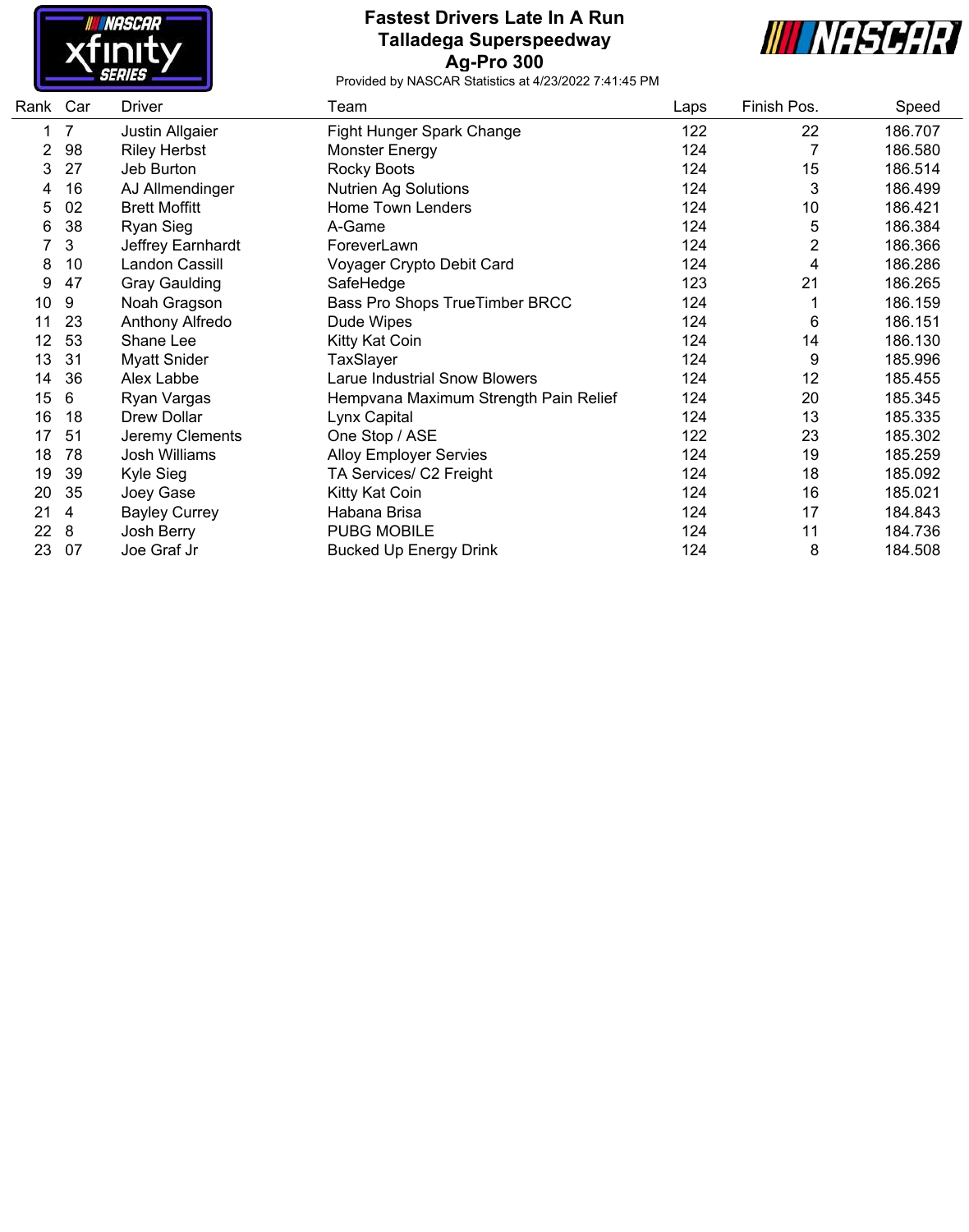

### **Fastest Laps Run Talladega Superspeedway Ag-Pro 300**



| Rank | Car            | <b>Driver</b>         | Team                                  | Percentage | Finish Pos. | Laps                    |
|------|----------------|-----------------------|---------------------------------------|------------|-------------|-------------------------|
|      | 35             | Joey Gase             | Kitty Kat Coin                        | 9.0        | 16          | 6                       |
| 2    | 36             | Alex Labbe            | <b>Larue Industrial Snow Blowers</b>  | 7.5        | 12          | 5                       |
| 3    | 08             | David Starr           | <b>TicketSmarter/Special Report</b>   | 7.5        | 33          | 5                       |
|      | 3              | Jeffrey Earnhardt     | ForeverLawn                           | 6.0        | 2           | 4                       |
| 5    | 16             | AJ Allmendinger       | Nutrien Ag Solutions                  | 6.0        | 3           | 4                       |
| 6    | 4              | <b>Bayley Currey</b>  | Habana Brisa                          | 6.0        | 17          | 4                       |
|      | 44             | <b>Ryan Ellis</b>     | <b>Heartbeat Hot Sauce</b>            | 6.0        | 32          | 4                       |
| 8    | 02             | <b>Brett Moffitt</b>  | Home Town Lenders                     | 4.5        | 10          | 3                       |
| 9    | 8              | Josh Berry            | <b>PUBG MOBILE</b>                    | 4.5        | 11          | 3                       |
| 10   | 78             | <b>Josh Williams</b>  | <b>Alloy Employer Servies</b>         | 4.5        | 19          | 3                       |
| 11   | 6              | Ryan Vargas           | Hempvana Maximum Strength Pain Relief | 4.5        | 20          | 3                       |
| 12   | 51             | Jeremy Clements       | One Stop / ASE                        | 4.5        | 23          | 3                       |
| 13   | 19             | <b>Brandon Jones</b>  | Menards \ Atlas                       | 4.5        | 26          | 3                       |
| 14   | 68             | <b>Brandon Brown</b>  | <b>Trade The Chain</b>                | 4.5        | 30          | 3                       |
| 15   | 98             | <b>Riley Herbst</b>   | <b>Monster Energy</b>                 | 3.0        |             | $\overline{c}$          |
| 16   | 07             | Joe Graf Jr           | <b>Bucked Up Energy Drink</b>         | 3.0        | 8           | $\overline{\mathbf{c}}$ |
| 17   | 31             | <b>Myatt Snider</b>   | TaxSlayer                             | 3.0        | 9           | $\overline{\mathbf{c}}$ |
| 18   | 18             | <b>Drew Dollar</b>    | Lynx Capital                          | 3.0        | 13          | $\overline{\mathbf{c}}$ |
| 19   | 47             | <b>Gray Gaulding</b>  | SafeHedge                             | 3.0        | 21          | $\overline{\mathbf{c}}$ |
| 20   | 7              | Justin Allgaier       | Fight Hunger Spark Change             | 3.0        | 22          | $\overline{\mathbf{c}}$ |
| 21   | 26             | <b>Chandler Smith</b> | ChargeMe / VITAL                      | 3.0        | 38          | 2                       |
| 22   | 9              | Noah Gragson          | Bass Pro Shops TrueTimber BRCC        | 1.5        |             |                         |
| 23   | 53             | Shane Lee             | Kitty Kat Coin                        | 1.5        | 14          |                         |
| 24   | 39             | Kyle Sieg             | TA Services/ C2 Freight               | 1.5        | 18          |                         |
| 25   | $\overline{2}$ | <b>Sheldon Creed</b>  | Whelen                                | 1.5        | 24          |                         |
| 26   | 5              | <b>Matt Mills</b>     | J.F. Electric                         | 1.5        | 31          |                         |
| 27   | 54             | Ty Gibbs              | <b>Monster Energy</b>                 | 1.5        | 35          |                         |
| 28   | 91             | <b>Mason Massey</b>   | <b>Anderson Power Services</b>        | 1.5        | 37          |                         |
|      |                |                       |                                       |            |             |                         |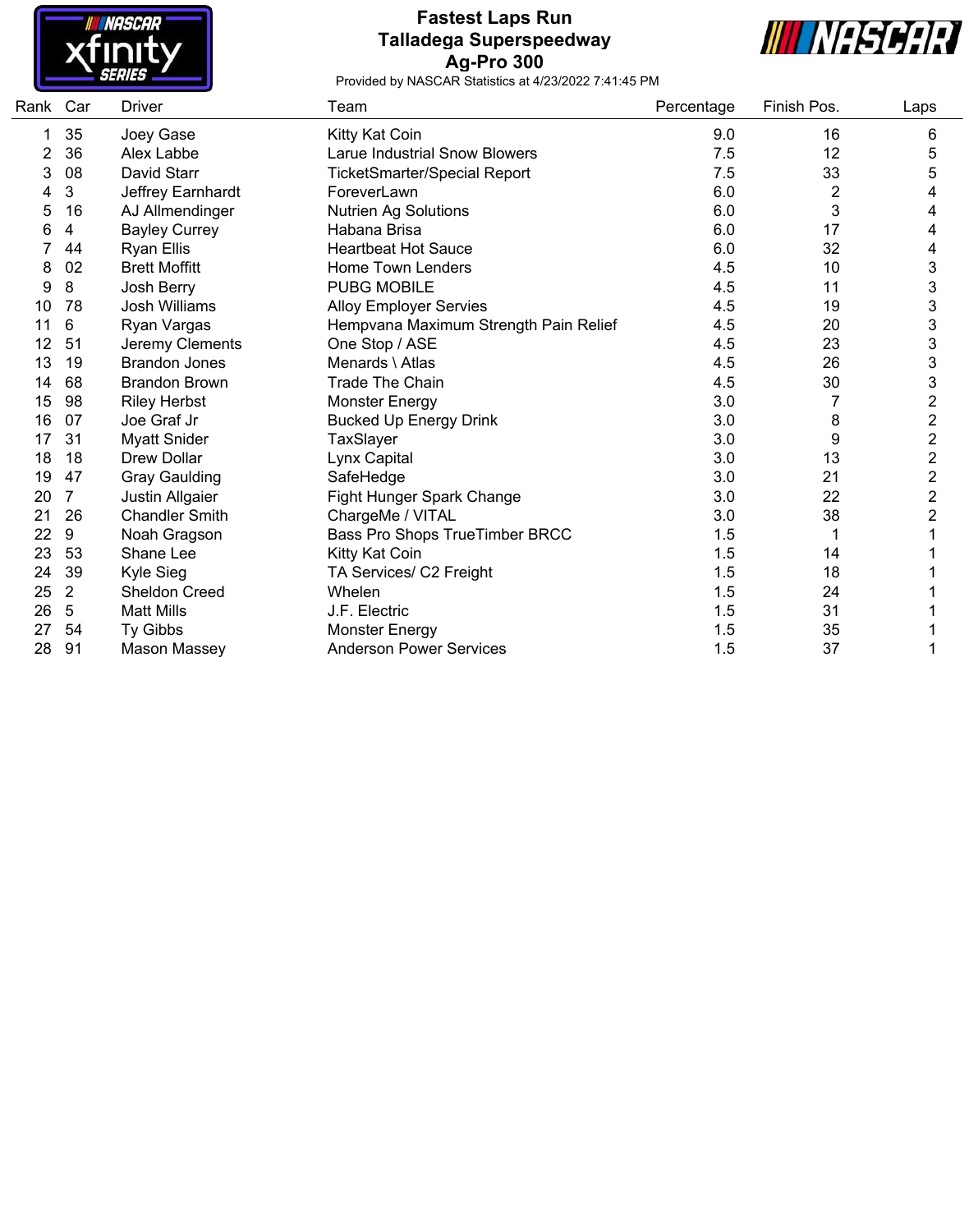

### **Fastest on Restarts Talladega Superspeedway Ag-Pro 300**



| Rank | Car            | Driver                | Team                                        | Finish Pos.    | Average Speed |
|------|----------------|-----------------------|---------------------------------------------|----------------|---------------|
| 1    | 54             | Ty Gibbs              | <b>Monster Energy</b>                       | 35             | 185.690       |
| 2    | 26             | <b>Chandler Smith</b> | ChargeMe / VITAL                            | 38             | 185.650       |
| 3    | 19             | <b>Brandon Jones</b>  | Menards \ Atlas                             | 26             | 185.633       |
| 4    | 68             | <b>Brandon Brown</b>  | <b>Trade The Chain</b>                      | 30             | 185.613       |
| 5    | $\overline{7}$ | Justin Allgaier       | Fight Hunger Spark Change                   | 22             | 185.601       |
| 6    | $\mathbf 1$    | Sam Mayer             | <b>Accelerate Pros Talent</b>               | 28             | 185.513       |
| 7    | 66             | JJ Yeley              | RHS USA / Coble Enterprises                 | 36             | 185.497       |
| 8    | 21             | <b>Austin Hill</b>    | <b>Bennett Transportation and Logistics</b> | 27             | 185.479       |
| 9    | $\overline{2}$ | <b>Sheldon Creed</b>  | Whelen                                      | 24             | 185.448       |
| 10   | 31             | <b>Myatt Snider</b>   | TaxSlayer                                   | 9              | 185.292       |
| 11   | 48             | <b>Kaz Grala</b>      | <b>Big Machine Spiked Coolers</b>           | 29             | 185.284       |
| 12   | 02             | <b>Brett Moffitt</b>  | Home Town Lenders                           | 10             | 185.269       |
| 13   | 98             | <b>Riley Herbst</b>   | <b>Monster Energy</b>                       | $\overline{7}$ | 185.236       |
| 14   | 23             | Anthony Alfredo       | Dude Wipes                                  | 6              | 185.233       |
| 15   | 91             | <b>Mason Massey</b>   | <b>Anderson Power Services</b>              | 37             | 185.226       |
| 16   | 9              | Noah Gragson          | Bass Pro Shops TrueTimber BRCC              | $\mathbf{1}$   | 185.213       |
| 17   | 3              | Jeffrey Earnhardt     | ForeverLawn                                 | $\overline{2}$ | 185.203       |
| 18   | 27             | Jeb Burton            | <b>Rocky Boots</b>                          | 15             | 185.194       |
| 19   | 38             | <b>Ryan Sieg</b>      | A-Game                                      | 5              | 185.193       |
| 20   | 16             | AJ Allmendinger       | <b>Nutrien Ag Solutions</b>                 | 3              | 185.093       |
| 21   | 11             | Daniel Hemric         | Cirkul - Water Your Way                     | 34             | 185.072       |
| 22   | 10             | Landon Cassill        | Voyager Crypto Debit Card                   | 4              | 185.048       |
| 23   | 47             | <b>Gray Gaulding</b>  | SafeHedge                                   | 21             | 184.996       |
| 24   | 36             | Alex Labbe            | <b>Larue Industrial Snow Blowers</b>        | 12             | 184.900       |
| 25   | $\sqrt{5}$     | <b>Matt Mills</b>     | J.F. Electric                               | 31             | 184.898       |
| 26   | 35             | Joey Gase             | Kitty Kat Coin                              | 16             | 184.863       |
| 27   | $\overline{4}$ | <b>Bayley Currey</b>  | Habana Brisa                                | 17             | 184.671       |
| 28   | 53             | Shane Lee             | Kitty Kat Coin                              | 14             | 184.512       |
| 29   | 6              | Ryan Vargas           | Hempvana Maximum Strength Pain Relief Cream | 20             | 184.350       |
| 30   | 07             | Joe Graf Jr           | <b>Bucked Up Energy Drink</b>               | 8              | 184.340       |
| 31   | 51             | Jeremy Clements       | One Stop / ASE                              | 23             | 184.289       |
| 32   | 39             | Kyle Sieg             | TA Services/ C2 Freight                     | 18             | 184.222       |
| 33   | 18             | Drew Dollar           | Lynx Capital                                | 13             | 184.215       |
| 34   | 8              | Josh Berry            | <b>PUBG MOBILE</b>                          | 11             | 183.981       |
| 35   | 45             | Caesar Bacarella      | <b>Lilly Finance</b>                        | 25             | 183.902       |
| 36   | 08             | David Starr           | <b>TicketSmarter/Special Report</b>         | 33             | 183.144       |
| 37   | 44             | <b>Ryan Ellis</b>     | <b>Heartbeat Hot Sauce</b>                  | 32             | 182.363       |
| 38   | 78             | <b>Josh Williams</b>  | <b>Alloy Employer Servies</b>               | 19             | 181.907       |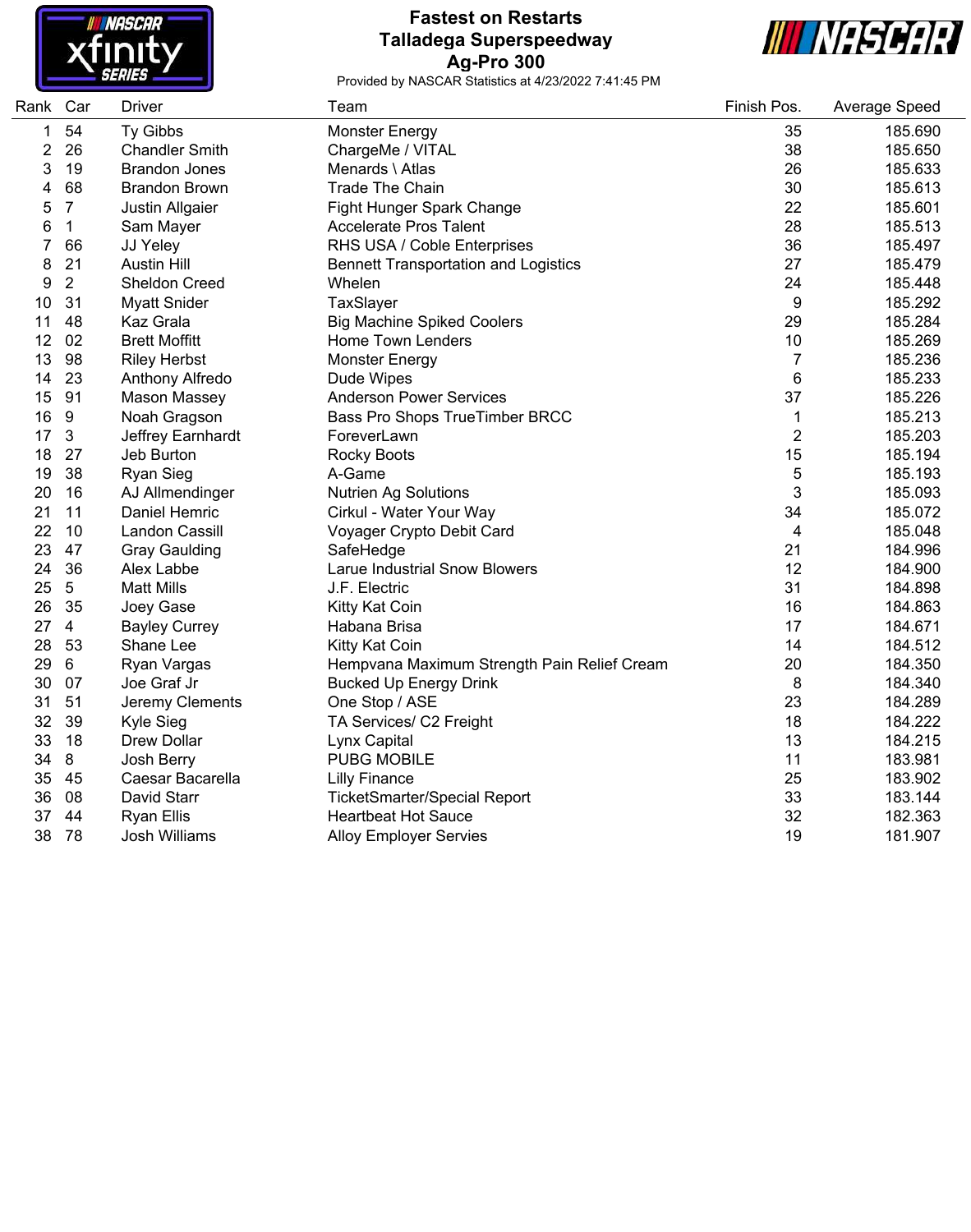

# **Green Flag Passes Talladega Superspeedway Ag-Pro 300**



| Rank Car |                | <b>Driver</b>         | Team                                        | Finish Pos.    | <b>Green Flag Passes</b> |
|----------|----------------|-----------------------|---------------------------------------------|----------------|--------------------------|
| 1        | 02             | <b>Brett Moffitt</b>  | Home Town Lenders                           | 10             | 292                      |
| 2        | 23             | Anthony Alfredo       | Dude Wipes                                  | 6              | 287                      |
| 3        | 98             | <b>Riley Herbst</b>   | <b>Monster Energy</b>                       | $\overline{7}$ | 287                      |
| 4        | 68             | <b>Brandon Brown</b>  | <b>Trade The Chain</b>                      | 30             | 284                      |
| 5        | 27             | Jeb Burton            | <b>Rocky Boots</b>                          | 15             | 277                      |
| 6        | 31             | <b>Myatt Snider</b>   | TaxSlayer                                   | 9              | 274                      |
| 7        | $\mathbf{1}$   | Sam Mayer             | <b>Accelerate Pros Talent</b>               | 28             | 268                      |
| 8        | 38             | <b>Ryan Sieg</b>      | A-Game                                      | 5              | 266                      |
| 9        | 18             | <b>Drew Dollar</b>    | Lynx Capital                                | 13             | 257                      |
| 10       | $\overline{7}$ | Justin Allgaier       | Fight Hunger Spark Change                   | 22             | 239                      |
| 11       | 19             | <b>Brandon Jones</b>  | Menards \ Atlas                             | 26             | 232                      |
| 12       | 3              | Jeffrey Earnhardt     | ForeverLawn                                 | $\overline{2}$ | 228                      |
| 13       | 47             | <b>Gray Gaulding</b>  | SafeHedge                                   | 21             | 227                      |
| 14       | 48             | Kaz Grala             | <b>Big Machine Spiked Coolers</b>           | 29             | 226                      |
| 15       | 10             | Landon Cassill        | Voyager Crypto Debit Card                   | 4              | 213                      |
| 16       | 9              | Noah Gragson          | Bass Pro Shops TrueTimber BRCC              | 1              | 204                      |
| 17       | 16             | AJ Allmendinger       | <b>Nutrien Ag Solutions</b>                 | 3              | 194                      |
| 18       | $\overline{2}$ | <b>Sheldon Creed</b>  | Whelen                                      | 24             | 180                      |
| 19       | 8              | Josh Berry            | <b>PUBG MOBILE</b>                          | 11             | 178                      |
| 20       | 54             | Ty Gibbs              | <b>Monster Energy</b>                       | 35             | 159                      |
| 21       | 66             | JJ Yeley              | RHS USA / Coble Enterprises                 | 36             | 157                      |
| 22       | 11             | Daniel Hemric         | Cirkul - Water Your Way                     | 34             | 151                      |
| 23       | 26             | <b>Chandler Smith</b> | ChargeMe / VITAL                            | 38             | 142                      |
| 24       | 51             | Jeremy Clements       | One Stop / ASE                              | 23             | 139                      |
| 25       | 36             | Alex Labbe            | <b>Larue Industrial Snow Blowers</b>        | 12             | 131                      |
| 26       | 53             | Shane Lee             | Kitty Kat Coin                              | 14             | 125                      |
| 27       | 91             | Mason Massey          | <b>Anderson Power Services</b>              | 37             | 118                      |
| 28       | 07             | Joe Graf Jr           | <b>Bucked Up Energy Drink</b>               | 8              | 112                      |
| 29       | 45             | Caesar Bacarella      | <b>Lilly Finance</b>                        | 25             | 108                      |
| 30       | 35             | Joey Gase             | Kitty Kat Coin                              | 16             | 99                       |
| 31       | 21             | <b>Austin Hill</b>    | <b>Bennett Transportation and Logistics</b> | 27             | 90                       |
| 32       | 44             | <b>Ryan Ellis</b>     | <b>Heartbeat Hot Sauce</b>                  | 32             | 84                       |
| 33       | $\overline{4}$ | <b>Bayley Currey</b>  | Habana Brisa                                | 17             | 79                       |
| 34       | 6              | Ryan Vargas           | Hempvana Maximum Strength Pain Relief Cream | 20             | 78                       |
| 35       | 39             | Kyle Sieg             | TA Services/ C2 Freight                     | 18             | 75                       |
| 36       | 78             | Josh Williams         | <b>Alloy Employer Servies</b>               | 19             | 59                       |
| 37       | 08             | David Starr           | <b>TicketSmarter/Special Report</b>         | 33             | 55                       |
| 38       | 5              | <b>Matt Mills</b>     | J.F. Electric                               | 31             | 37                       |
|          |                |                       |                                             |                |                          |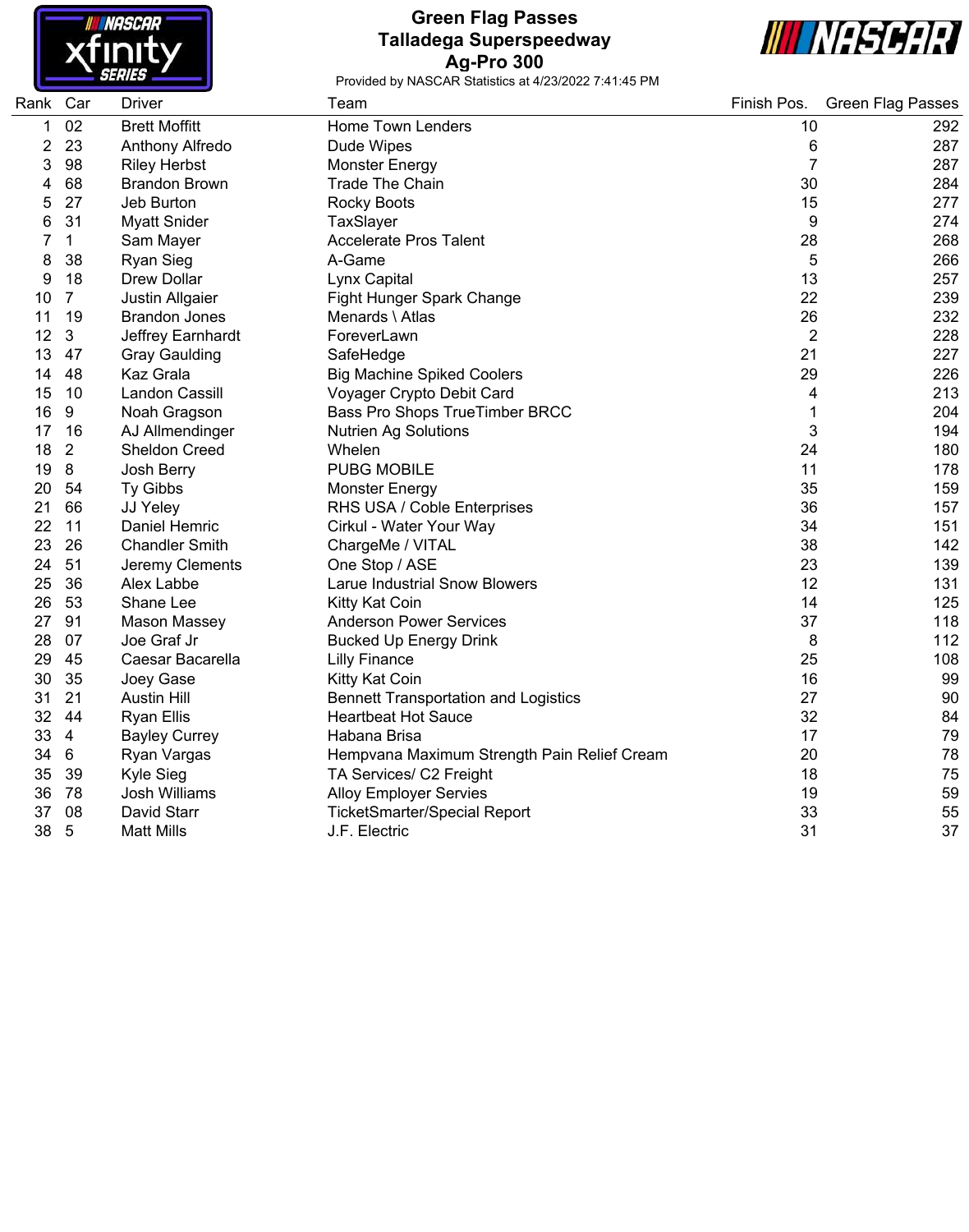

### **Green Flag Speed Talladega Superspeedway Ag-Pro 300**



| Rank Car |                | Driver                | Team                                        | Finish Pos.    | <b>Green Flag Speed</b> |
|----------|----------------|-----------------------|---------------------------------------------|----------------|-------------------------|
| 1        | 54             | Ty Gibbs              | <b>Monster Energy</b>                       | 35             | 187.095                 |
| 2        | $\overline{7}$ | Justin Allgaier       | Fight Hunger Spark Change                   | 22             | 187.065                 |
| 3        | 02             | <b>Brett Moffitt</b>  | Home Town Lenders                           | 10             | 187.031                 |
| 4        | 19             | <b>Brandon Jones</b>  | Menards \ Atlas                             | 26             | 187.028                 |
| 5        | 68             | <b>Brandon Brown</b>  | <b>Trade The Chain</b>                      | 30             | 187.016                 |
| 6        | 98             | <b>Riley Herbst</b>   | <b>Monster Energy</b>                       | $\overline{7}$ | 187.014                 |
| 7        | $\mathbf 1$    | Sam Mayer             | <b>Accelerate Pros Talent</b>               | 28             | 187.012                 |
| 8        | 27             | Jeb Burton            | Rocky Boots                                 | 15             | 186.996                 |
| 9        | $\sqrt{3}$     | Jeffrey Earnhardt     | ForeverLawn                                 | $\mathbf{2}$   | 186.977                 |
| 10       | 31             | <b>Myatt Snider</b>   | TaxSlayer                                   | 9              | 186.975                 |
| 11       | 23             | Anthony Alfredo       | Dude Wipes                                  | 6              | 186.971                 |
| 12       | 21             | <b>Austin Hill</b>    | <b>Bennett Transportation and Logistics</b> | 27             | 186.969                 |
| 13       | 47             | <b>Gray Gaulding</b>  | SafeHedge                                   | 21             | 186.960                 |
| 14       | $\overline{2}$ | Sheldon Creed         | Whelen                                      | 24             | 186.947                 |
| 15       | $9\,$          | Noah Gragson          | Bass Pro Shops TrueTimber BRCC              | 1              | 186.921                 |
| 16       | 38             | Ryan Sieg             | A-Game                                      | 5              | 186.880                 |
| 17       | 16             | AJ Allmendinger       | <b>Nutrien Ag Solutions</b>                 | 3              | 186.827                 |
| 18       | 48             | Kaz Grala             | <b>Big Machine Spiked Coolers</b>           | 29             | 186.769                 |
| 19       | 10             | Landon Cassill        | Voyager Crypto Debit Card                   | 4              | 186.718                 |
| 20       | 36             | Alex Labbe            | <b>Larue Industrial Snow Blowers</b>        | 12             | 186.619                 |
| 21       | 26             | <b>Chandler Smith</b> | ChargeMe / VITAL                            | 38             | 186.496                 |
| 22       | 35             | Joey Gase             | Kitty Kat Coin                              | 16             | 186.488                 |
| 23       | $\overline{4}$ | <b>Bayley Currey</b>  | Habana Brisa                                | 17             | 186.467                 |
| 24       | 66             | JJ Yeley              | RHS USA / Coble Enterprises                 | 36             | 186.390                 |
| 25       | 51             | Jeremy Clements       | One Stop / ASE                              | 23             | 186.373                 |
| 26       | 11             | Daniel Hemric         | Cirkul - Water Your Way                     | 34             | 186.201                 |
| 27       | 91             | Mason Massey          | <b>Anderson Power Services</b>              | 37             | 186.181                 |
| 28       | $6\phantom{1}$ | Ryan Vargas           | Hempvana Maximum Strength Pain Relief       | 20             | 186.165                 |
| 29       | 53             | Shane Lee             | Kitty Kat Coin                              | 14             | 186.061                 |
| 30       | 5              | <b>Matt Mills</b>     | J.F. Electric                               | 31             | 186.050                 |
| 31       | 39             | Kyle Sieg             | TA Services/ C2 Freight                     | 18             | 185.892                 |
| 32       | 07             | Joe Graf Jr           | <b>Bucked Up Energy Drink</b>               | 8              | 185.808                 |
| 33       | 18             | <b>Drew Dollar</b>    | Lynx Capital                                | 13             | 185.518                 |
| 34       | 08             | David Starr           | <b>TicketSmarter/Special Report</b>         | 33             | 185.216                 |
| 35       | 45             | Caesar Bacarella      | <b>Lilly Finance</b>                        | 25             | 185.178                 |
| 36       | 8              | Josh Berry            | <b>PUBG MOBILE</b>                          | 11             | 185.117                 |
| 37       | 78             | <b>Josh Williams</b>  | <b>Alloy Employer Servies</b>               | 19             | 185.089                 |
| 38       | 44             | <b>Ryan Ellis</b>     | <b>Heartbeat Hot Sauce</b>                  | 32             | 184.136                 |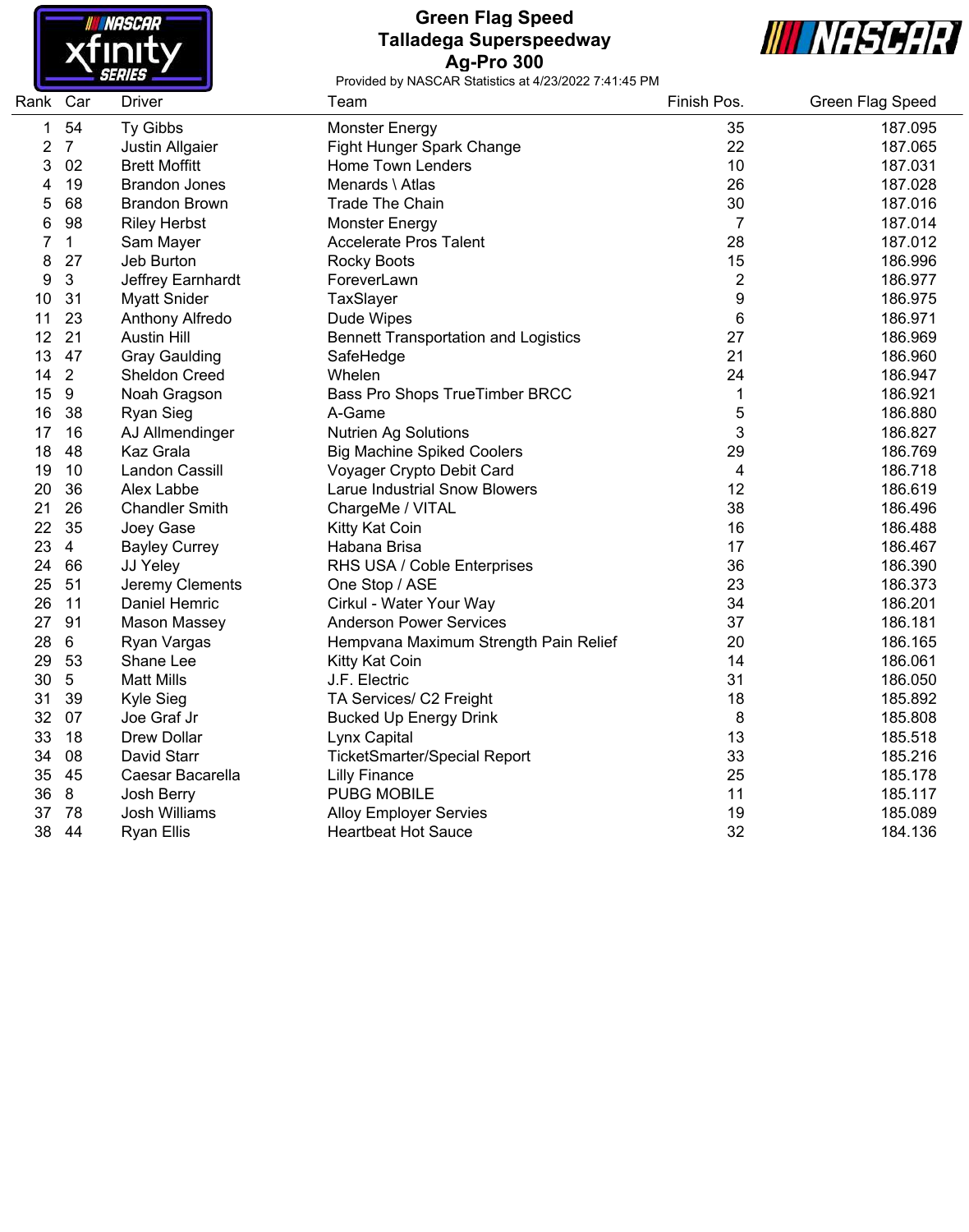

# **Laps in Top 15 Talladega Superspeedway Ag-Pro 300**



| Rank | Car            | <b>Driver</b>         | Team                                        | Percentage | Finish Pos.    | Laps                    |
|------|----------------|-----------------------|---------------------------------------------|------------|----------------|-------------------------|
| 1    | 98             | <b>Riley Herbst</b>   | <b>Monster Energy</b>                       | 92.7       | $\overline{7}$ | 115                     |
| 2    | 21             | <b>Austin Hill</b>    | <b>Bennett Transportation and Logistics</b> | 87.9       | 27             | 109                     |
| 3    | 9              | Noah Gragson          | Bass Pro Shops TrueTimber BRCC              | 87.1       | 1              | 108                     |
| 4    | 27             | Jeb Burton            | <b>Rocky Boots</b>                          | 83.1       | 15             | 103                     |
| 5    | $\overline{7}$ | Justin Allgaier       | Fight Hunger Spark Change                   | 82.3       | 22             | 102                     |
| 6    | 38             | <b>Ryan Sieg</b>      | A-Game                                      | 81.5       | 5              | 101                     |
| 7    | 10             | Landon Cassill        | Voyager Crypto Debit Card                   | 80.7       | $\overline{4}$ | 100                     |
| 8    | $\overline{c}$ | <b>Sheldon Creed</b>  | Whelen                                      | 79.8       | 24             | 99                      |
| 9    | $\mathbf{3}$   | Jeffrey Earnhardt     | ForeverLawn                                 | 77.4       | $\overline{2}$ | 96                      |
| 10   | 16             | AJ Allmendinger       | <b>Nutrien Ag Solutions</b>                 | 76.6       | 3              | 95                      |
| 11   | 23             | Anthony Alfredo       | Dude Wipes                                  | 75.8       | 6              | 94                      |
| 12   | $\mathbf{1}$   | Sam Mayer             | <b>Accelerate Pros Talent</b>               | 64.5       | 28             | 80                      |
| 13   | 02             | <b>Brett Moffitt</b>  | <b>Home Town Lenders</b>                    | 63.7       | 10             | 79                      |
| 14   | 54             | Ty Gibbs              | <b>Monster Energy</b>                       | 54.0       | 35             | 67                      |
| 15   | 68             | <b>Brandon Brown</b>  | <b>Trade The Chain</b>                      | 51.6       | 30             | 64                      |
| 16   | 31             | <b>Myatt Snider</b>   | TaxSlayer                                   | 50.8       | 9              | 63                      |
| 17   | 19             | <b>Brandon Jones</b>  | Menards \ Atlas                             | 40.3       | 26             | 50                      |
| 18   | 8              | Josh Berry            | <b>PUBG MOBILE</b>                          | 30.7       | 11             | 38                      |
| 19   | 48             | Kaz Grala             | <b>Big Machine Spiked Coolers</b>           | 29.8       | 29             | 37                      |
| 20   | 36             | Alex Labbe            | <b>Larue Industrial Snow Blowers</b>        | 28.2       | 12             | 35                      |
| 21   | 11             | Daniel Hemric         | Cirkul - Water Your Way                     | 26.6       | 34             | 33                      |
| 22   | 18             | <b>Drew Dollar</b>    | Lynx Capital                                | 24.2       | 13             | 30                      |
| 23   | 51             | Jeremy Clements       | One Stop / ASE                              | 19.4       | 23             | 24                      |
| 24   | 45             | Caesar Bacarella      | <b>Lilly Finance</b>                        | 19.4       | 25             | 24                      |
| 25   | 53             | Shane Lee             | Kitty Kat Coin                              | 18.6       | 14             | 23                      |
| 26   | 66             | JJ Yeley              | RHS USA / Coble Enterprises                 | 15.3       | 36             | 19                      |
| 27   | 47             | <b>Gray Gaulding</b>  | SafeHedge                                   | 8.9        | 21             | 11                      |
| 28   | 26             | <b>Chandler Smith</b> | ChargeMe / VITAL                            | 8.9        | 38             | 11                      |
| 29   | 07             | Joe Graf Jr           | <b>Bucked Up Energy Drink</b>               | 8.1        | 8              | 10                      |
| 30   | 91             | Mason Massey          | <b>Anderson Power Services</b>              | 8.1        | 37             | 10                      |
| 31   | $\overline{4}$ | <b>Bayley Currey</b>  | Habana Brisa                                | 7.3        | 17             | 9                       |
| 32   | 35             | Joey Gase             | Kitty Kat Coin                              | 6.5        | 16             | 8                       |
| 33   | $6\phantom{1}$ | Ryan Vargas           | Hempvana Maximum Strength Pain Relief       | 3.2        | 20             | 4                       |
| 34   | 39             | Kyle Sieg             | TA Services/ C2 Freight                     | 2.4        | 18             | 3                       |
| 35   | $\sqrt{5}$     | <b>Matt Mills</b>     | J.F. Electric                               | 2.4        | 31             | 3                       |
| 36   | 08             | David Starr           | <b>TicketSmarter/Special Report</b>         | 1.6        | 33             | $\overline{\mathbf{c}}$ |
| 37   | 78             | Josh Williams         | <b>Alloy Employer Servies</b>               | 0.8        | 19             | 1                       |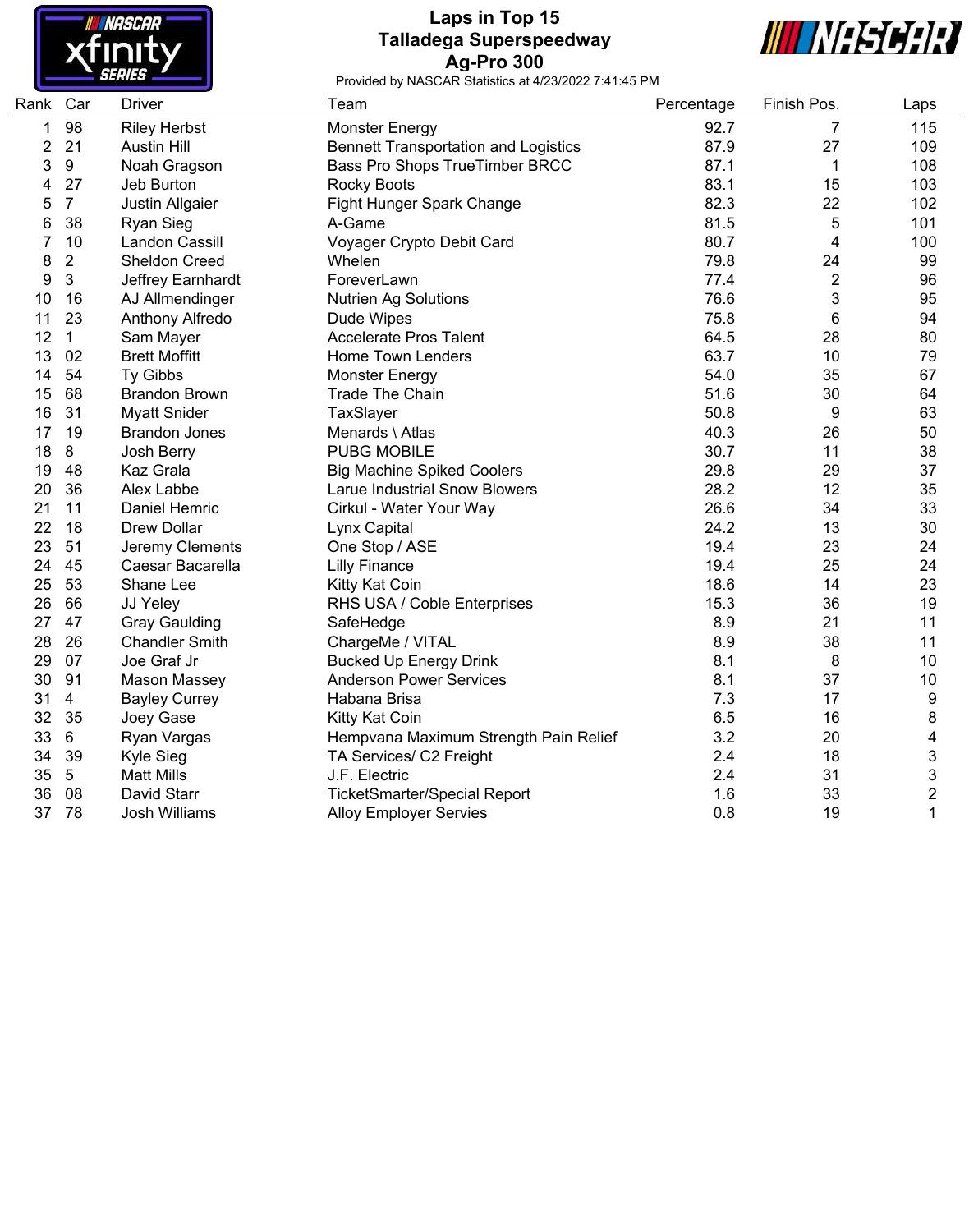

### **Laps Led Talladega Superspeedway Ag-Pro 300**



| Rank Car       | <b>Driver</b>        | Team                                        | Percentage | Finish Pos. | Laps |
|----------------|----------------------|---------------------------------------------|------------|-------------|------|
| -21            | Austin Hill          | <b>Bennett Transportation and Logistics</b> | 60.91      | 27          | 67   |
| 2 <sub>7</sub> | Justin Allgaier      | Fight Hunger Spark Change                   | 10.66      | 22          | 13   |
| 3 <sub>3</sub> | Jeffrey Earnhardt    | ForeverLawn                                 | 8.06       | 2           | 10   |
| -9             | Noah Gragson         | Bass Pro Shops True Timber BRCC             | 5.65       |             |      |
| 16             | AJ Allmendinger      | <b>Nutrien Ag Solutions</b>                 | 4.84       | 3           | 6    |
| 8              | Josh Berry           | <b>PUBG MOBILE</b>                          | 4.03       | 11          | 5    |
| 54             | Ty Gibbs             | <b>Monster Energy</b>                       | 6.58       | 35          | 5    |
| 23             | Anthony Alfredo      | Dude Wipes                                  | 2.42       | 6           |      |
|                | Sam Mayer            | Accelerate Pros Talent                      | 1.83       | 28          |      |
| 66             | JJ Yeley             | RHS USA / Coble Enterprises                 | 3.92       | 36          | 2    |
| 18             | Drew Dollar          | Lynx Capital                                | 0.81       | 13          |      |
| $\overline{2}$ | <b>Sheldon Creed</b> | <b>Whelen</b>                               | 0.88       | 24          |      |
| 68             | <b>Brandon Brown</b> | <b>Trade The Chain</b>                      | 0.97       | 30          |      |
| 08             | David Starr          | <b>TicketSmarter/Special Report</b>         | 1.20       | 33          |      |
|                |                      |                                             |            |             |      |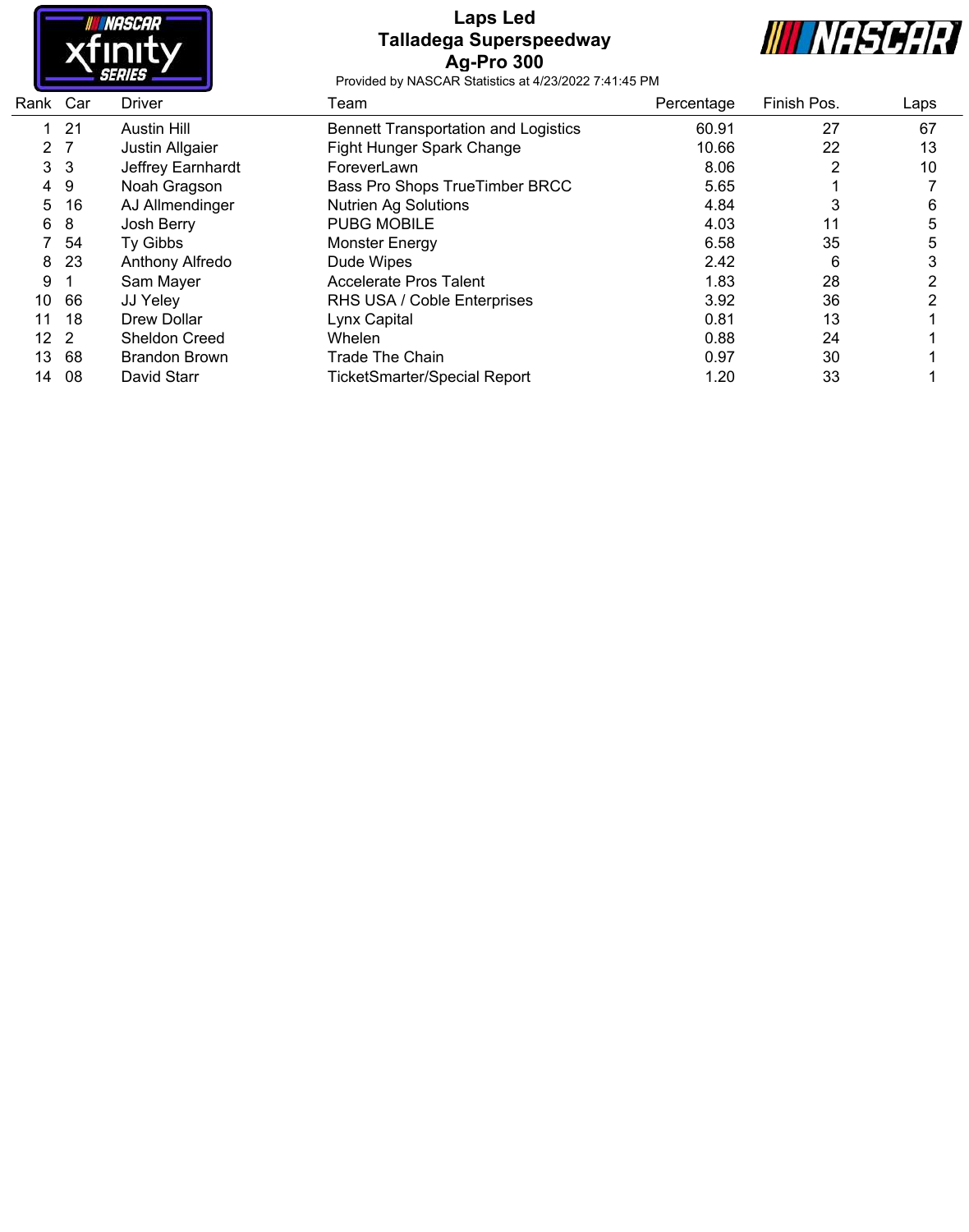

# **Quality Passes Talladega Superspeedway Ag-Pro 300**



| Rank | Car            | <b>Driver</b>         | Team                                        | Finish Pos.    | <b>Quality Passes</b> |
|------|----------------|-----------------------|---------------------------------------------|----------------|-----------------------|
| 1    | 98             | <b>Riley Herbst</b>   | <b>Monster Energy</b>                       | 7              | 245                   |
| 2    | 27             | Jeb Burton            | <b>Rocky Boots</b>                          | 15             | 208                   |
| 3    | 10             | Landon Cassill        | Voyager Crypto Debit Card                   | 4              | 185                   |
|      | 1              | Sam Mayer             | <b>Accelerate Pros Talent</b>               | 28             | 184                   |
| 5    | 38             | <b>Ryan Sieg</b>      | A-Game                                      | 5              | 180                   |
| 6    | 02             | <b>Brett Moffitt</b>  | <b>Home Town Lenders</b>                    | 10             | 180                   |
| 7    | 23             | Anthony Alfredo       | Dude Wipes                                  | 6              | 178                   |
| 8    | $\overline{7}$ | Justin Allgaier       | Fight Hunger Spark Change                   | 22             | 173                   |
| 9    | 68             | <b>Brandon Brown</b>  | <b>Trade The Chain</b>                      | 30             | 152                   |
| 10   | $\mathbf{3}$   | Jeffrey Earnhardt     | ForeverLawn                                 | $\overline{2}$ | 149                   |
| 11   | 31             | <b>Myatt Snider</b>   | TaxSlayer                                   | 9              | 141                   |
| 12   | 9              | Noah Gragson          | Bass Pro Shops TrueTimber BRCC              | 1              | 137                   |
| 13   | 19             | <b>Brandon Jones</b>  | Menards \ Atlas                             | 26             | 127                   |
| 14   | $\overline{2}$ | <b>Sheldon Creed</b>  | Whelen                                      | 24             | 124                   |
| 15   | 16             | AJ Allmendinger       | <b>Nutrien Ag Solutions</b>                 | 3              | 122                   |
| 16   | 8              | Josh Berry            | <b>PUBG MOBILE</b>                          | 11             | 115                   |
| 17   | 48             | Kaz Grala             | <b>Big Machine Spiked Coolers</b>           | 29             | 104                   |
| 18   | 54             | Ty Gibbs              | <b>Monster Energy</b>                       | 35             | 103                   |
| 19   | 18             | <b>Drew Dollar</b>    | Lynx Capital                                | 13             | 91                    |
| 20   | 21             | <b>Austin Hill</b>    | <b>Bennett Transportation and Logistics</b> | 27             | 84                    |
| 21   | 11             | Daniel Hemric         | Cirkul - Water Your Way                     | 34             | 76                    |
| 22   | 66             | JJ Yeley              | RHS USA / Coble Enterprises                 | 36             | 68                    |
| 23   | 26             | <b>Chandler Smith</b> | ChargeMe / VITAL                            | 38             | 51                    |
| 24   | 51             | Jeremy Clements       | One Stop / ASE                              | 23             | 39                    |
| 25   | 36             | Alex Labbe            | <b>Larue Industrial Snow Blowers</b>        | 12             | 37                    |
| 26   | 91             | <b>Mason Massey</b>   | <b>Anderson Power Services</b>              | 37             | 34                    |
| 27   | 47             | <b>Gray Gaulding</b>  | SafeHedge                                   | 21             | 33                    |
| 28   | 45             | Caesar Bacarella      | <b>Lilly Finance</b>                        | 25             | 30                    |
| 29   | 53             | Shane Lee             | Kitty Kat Coin                              | 14             | 21                    |
| 30   | 07             | Joe Graf Jr           | <b>Bucked Up Energy Drink</b>               | 8              | 16                    |
| 31   | 35             | Joey Gase             | Kitty Kat Coin                              | 16             | 11                    |
| 32   | 44             | <b>Ryan Ellis</b>     | <b>Heartbeat Hot Sauce</b>                  | 32             | 5                     |
| 33   | 6              | Ryan Vargas           | Hempvana Maximum Strength Pain Relief Cream | 20             | 4                     |
| 34   | $\overline{4}$ | <b>Bayley Currey</b>  | Habana Brisa                                | 17             | $\overline{2}$        |
| 35   | 39             | <b>Kyle Sieg</b>      | TA Services/ C2 Freight                     | 18             | 1                     |